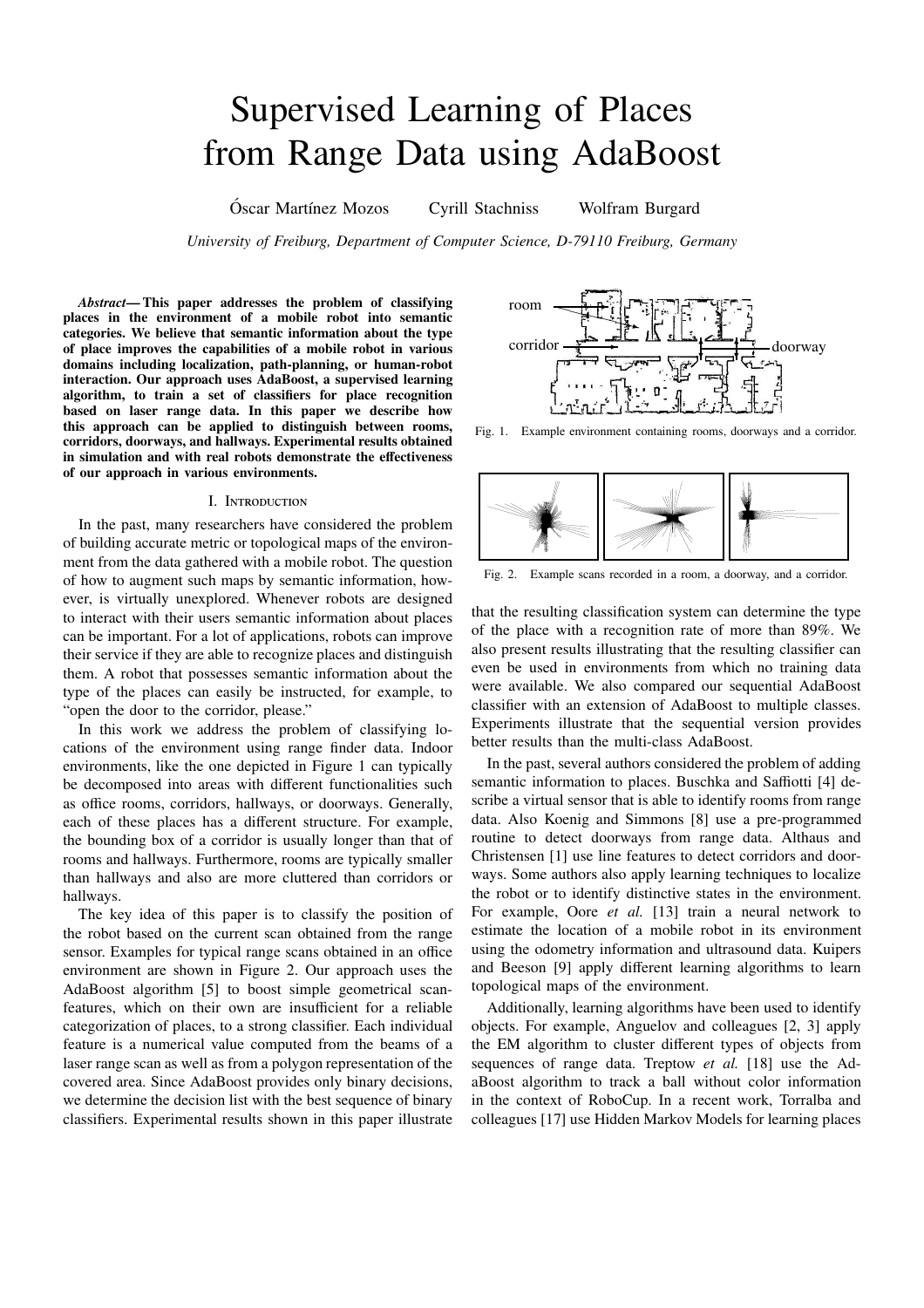from image data.

Compared to these approaches, our algorithm does not require any pre-defined routines for extracting high-level features. Instead, it uses the AdaBoost algorithm to boost simple features to strong classifiers for place categorization. Our approach is also supervised, which has the advantage that the resulting semantic labels correspond to user-defined classes.

This paper is organized as follows. In the next section we describe the AdaBoost algorithm as well as its extension to multiple classes and our sequential multi-class variant. In Section IV we then introduce our features extracted from laser range scans. Finally, in Section V we present experimental results obtained with our approach.

# II. THE ADABOOST ALGORITHM

The original AdaBoost algorithm, which has been introduced by Freund and Shapire [5], is a supervised learning algorithm designed to find a binary classifier that discriminates between *positive* and *negative examples*. The input to the learning algorithm is a set of training examples  $(x_n, y_n)$ ,  $n =$ 1, ..., *N*, where each  $x_n$  is an example and  $y_n$  is a boolean value indicating whether  $x_n$  is a positive or negative example. AdaBoost boosts the classification performance of a simple learning algorithm by combining a collection of weak classifiers to a stronger classifier. Each weak classifier is given as a function  $h_i(x)$  which returns a boolean value. The output is 1, if  $x$  is classified as a positive example and 0 otherwise. Whereas the weak classifiers only need to be slightly better than a random guessing, the combined strong classifier typically produces good results. To boost a weak classifier, it is applied to solve a sequence of learning problems. After each round of learning, the examples are reweighted in order to increase the importance of those which were incorrectly classified by the previous weak classifier. The final strong classifier takes the form of a perceptron, a weighted combination of weak classifiers followed by a threshold. Large weights are assigned to good classification functions whereas poor functions have small weights.

Throughout this work we apply the variant of the AdaBoost algorithm presented by Viola and Jones [19]. This variant restricts the weak classifiers to depend on single-valued features  $f_i$  only. Each weak classifier has the form

$$
h_j(x) = \begin{cases} 1 & \text{if } p_j f_j(x) < p_j \theta_j \\ 0 & \text{otherwise.} \end{cases} \tag{1}
$$

where  $\theta_j$  is a threshold and  $p_j$  is either −1 or 1 and thus representing the direction of the inequality. The algorithm determines for each weak classifier  $h_j(x)$  the optimal values for  $\theta_j$  and  $p_j$ , such that the number of misclassified training examples is minimized. To achieve this, it considers all possible combinations of both  $p_j$  and  $\theta_j$ , whose number is limited since only an finite number of training examples is given:

$$
(p_j, \theta_j) = \underset{(\theta_i, p_i)}{\text{argmin}} \sum_{n=1}^{N} |h_i(x_n) - y_n|
$$
 (2)

The resulting algorithm is given in Table I.

THE ADABOOST ALGORITHM ACCORDING TO VIOLA AND JONES [19]

- Input: set of examples  $(x_1, y_1), \ldots, (x_N, y_N)$ .
- Let  $m$  be the number of negatives examples and  $l$  be the number of positive examples. Initialize weights  $w_{1,n} = \frac{1}{2m}$ ,  $\frac{1}{2l}$  depending on the value of  $y_n$ .
- For  $t = 1, ..., T$ :
	- 1) Normalize the weights  $w_{t,n}$  so that  $\sum_{n=1}^{N} w_{t,n} = 1$ .
	- 2) For each feature  $f_j$ , train a weak classifier  $h_j$ .
	- 3) The error  $\epsilon_j$  of a classifier  $h_j$  is determined with respect to the weights  $w_{t,1}, \ldots, w_{t,N}$ :

$$
\epsilon_j = \sum_{n=1}^{N} w_{t,n} \left| h_j(x_n) - y_n \right|.
$$

- 4) Choose the classifier  $h_j$  with the lowest error  $\epsilon_j$  and set  $(h_t, \epsilon_t)$  =  $(h_j, \epsilon_j)$ .
- 5) Update the weights  $w_{t+1,n} = w_{t,n} \beta_1^{1-e_n}$ , where  $\beta_t = \frac{\epsilon_t}{1-\epsilon_t}$  and  $e_n = 0$ , if any value is also if at a smaller leads to an and  $t = \frac{1-\epsilon_t}{1-\epsilon_t}$ 0, if example  $x_n$  is classified correctly by  $h_t$  and 1, otherwise.

The final strong classifier is given by:

$$
h(x) = \begin{cases} 1 & \text{if } \sum_{t=1}^{T} \log \frac{1}{\beta_t} h_t(x) \ge \frac{1}{2} \sum_{t=1}^{T} \log \frac{1}{\beta_t} \\ 0 & \text{otherwise.} \end{cases}
$$

#### III. MULTI-CLASS ADABOOST

The standard AdaBoost algorithm has been designed for binary classification problems. To classify places in the environment, however, we need the ability to handle multiple classes. In this section we therefore describe two extensions of AdaBoost for multi-class problems. We first describe the AdaBoost.M2 algorithm, which has been presented by Freund and Shapire [5]. Then we will describe our approach, which uses an optimized sequence of binary classifiers.

# *A. AdaBoost.M2*

Freund and Shapire describe a variant of the AdaBoost algorithm, which is called AdaBoost.M2 and which is able to deal with multiple classes. In AdaBoost.M2 the weak classifiers have an additional argument *y* which represents the class of the example *x*.

The key idea of AdaBoost.M2 is to reduce the weak multiclass hypotheses to binary ones and than apply a slightly modified variant of the binary AdaBoost algorithm. To achieve this, each weak classifier  $h(x, y)$  is decomposed into *K* weak binary classifiers according to

$$
h(x, y) = h_{j,k}(x) \quad \text{with} \quad y = k \tag{3}
$$

for  $k = 1, \ldots, K$ . Each weak binary classifier  $h_{jk}(x)$  is learned according to Equation (2) by taking as positive examples those for which  $y = k$  and as negative all others. A detailed description of this algorithm can be found in [5, 12].

#### *B. Sequential AdaBoost*

An alternative way to construct a multi-class classifier is to arrange several binary classifiers to a decision list. Each element of such a list is one binary classifier which determines if an example belongs to one specific class. If the classifier returns a positive result, the example is assumed to be correctly classified. Otherwise it is recursively passed to the next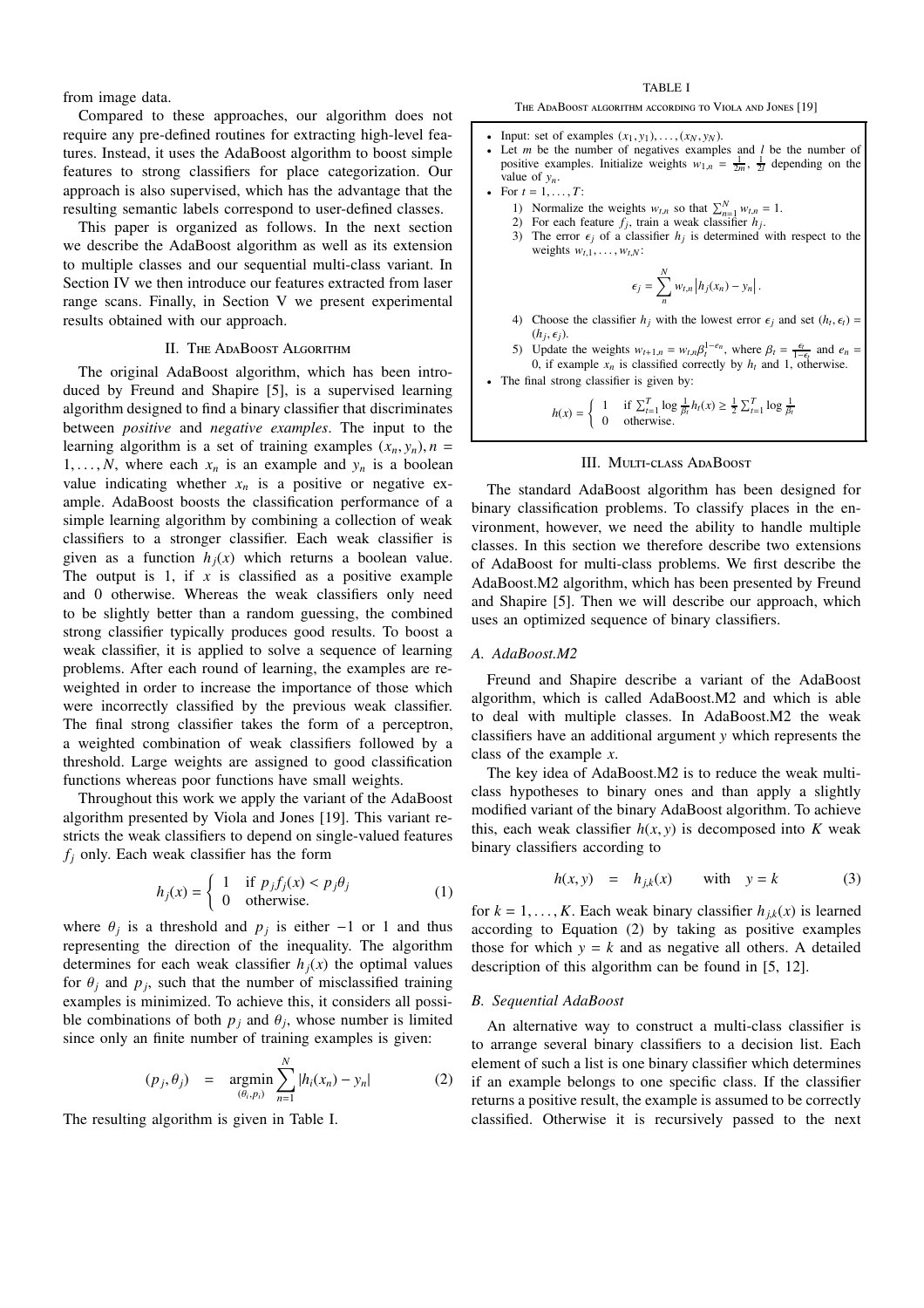

Fig. 3. A decision list classifier for *k* classes using binary classifiers.

element in this list. Figure 3 illustrates the structure of such a decision list classifier.

One important question in the context of a sequential classifier is the order in which the individual binary classifiers are arranged. This order can have a major influence on the overall classification performance, because the individual classifiers typically are not error-free and classify with different accuracies.

Since the first element of such a sequential classifier processes more data than subsequent elements, it is typically a good strategy to order the classifiers according to their estimated error rate. In general, the problem of finding the optimal order of binary classifiers that minimizes the classification error is NP-hard. In our application, however, we typically are confronted with a small number of classes only so that we can easily enumerate all potential permutations to determine the optimal sequence.

# IV. FEATURES FROM LASER RANGE SCANS FOR PLACE **CLASSIFICATION**

In the previous section we described the key principles of the AdaBoost algorithm for boosting simple features to strong classifiers. It remains to describe the features of the range scans used in our current system. We assume that the robot is equipped with a  $360^\circ$  field of view range sensor. Each observation  $z = \{b_0, ..., b_{M-1}\}\)$  contains a set of beams  $b_i$ . Each beam  $b_i$  consists of a tuple  $(\alpha_i, d_i)$  where  $\alpha_i$  is the angle of the beam relative to the robot and  $d_i$  is the length of the beam.

Each training example for the AdaBoost algorithm consists of one observation *z* and its classification *y*. Thus, the set of training examples is given as

$$
E = \{(z_i, y_i) \mid y_i \in Y = \{Room, Corridor, ...\}
$$
 (4)

where *Y* is the set of classes. Throughout this paper we assume that the classification of the training examples is given in advance. In practice this can be achieved by manually labeling places in the map or by instructing the robot while it is exploring its environment. The goal is to learn a classifier that is able to generalize from these training examples and that can later on reliably classify so far unseen places in this environment or even other environments.

As already mentioned, our method for place classification is based on simple geometrical features extracted from the range scans. We call them *simple* because they are single-valued features. All our features are rotational invariant to make the classification of a pose dependent only on the (*x*, *y*)-position of the robot and not of its orientation. Most of our features are standard geometrical features often used in shape analysis [6, 7, 10, 14, 15].



Fig. 4. Polygonal representations of the scans shown in Figure 2.

# TABLE II

#### SET B OF SIMPLE FEATURES OF THE RAW BEAMS IN **z**

- 1) The average difference between the length of consecutive beams.<br>2) The standard deviation of the difference between the length of con-
- The standard deviation of the difference between the length of consecutive beams.
- 3) Same as 1), but considering different max-range values.
- 4) The average beam length.
- 
- 5) The standard deviation of the length of the beams.<br>6) Number of gaps in the scan. Two consecutive beams. Number of gaps in the scan. Two consecutive beams build a gap if their difference is greater than a given threshold. Different features are used for different threshold values.
- 7) Number of beams lying on lines that are extracted from the range scan [16].
- 8) Euclidean distance between the two points corresponding to the two smallest local minima.
- 9) The angular distance between the beams corresponding to the local minima in feature 8).

We define a feature *f* as a function that takes as argument one observation and returns a real value:  $f : Z \to \mathbb{R}$ , where *Z* is the set of all possible observations.

Two sets of simple features are calculated for each observation. The first set B is calculated using the raw beams in *z*. The second set P of features is calculated from a polygonal approximation  $P(z)$  of the area covered by *z*. The vertices of the closed polygon  $P(z)$  correspond to the coordinates of the end-points of each beam  $b_i$  of  $\zeta$  relative to the robot.

$$
\mathbf{P}(z) = \{ (d_i \cos \alpha_i, d_i \sin \alpha_i) \mid i = 0, ..., M - 1 \} \tag{5}
$$

The polygonal representations of the laser range scans depicted in Figure 2 are shown in Figure 4. Tables II and III list the individual features used by our system to learn a strong classifier for place recognition.

#### TABLE III  $S_{ET} P$  of stape  $F$  *peatures* of  $P(z)$

- 1) Area of  $P(z)$ .
- 2) Perimeter of  $P(z)$ .<br>3) Area of  $P(z)$  divide
- Area of  $P(z)$  divided by Perimeter of  $P(z)$ .
- 4) Mean distance between the centroid to the shape boundary.
- 5) Standard deviation of the distances between the centroid to the shape boundary.
- 6) 200 similarity invariant descriptors based in the Fourier transformation. 7) Major axis *Ma* of the ellipse that approximates **P**(*z*) using the first two
- Fourier coefficients. Minor axis *Mi* of the ellipse that approximate  $P(z)$  using the first two Fourier coefficients.
- 9) *Ma*/*Mi*.
- 10) Seven invariants calculated from the central moments of  $P(z)$ .
- 11) Normalized feature of compactness of **P**(*z*).
- 12) Normalized feature of eccentricity of **P**(*z*).
- 13) Form factor of  $P(z)$ .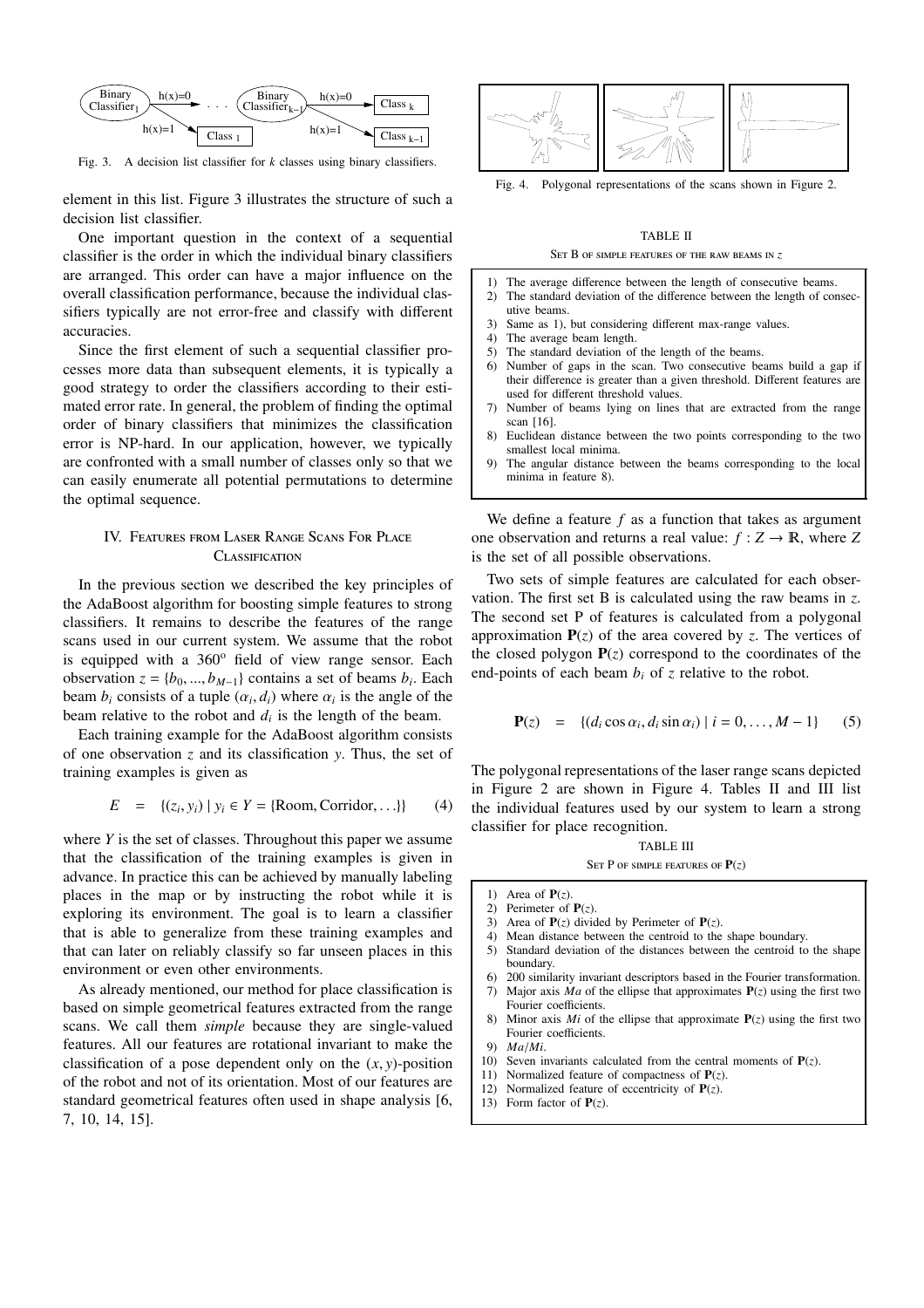

Fig. 5. The top image show the training data used to train the classifiers and the lower image show the classified test data of our sequential AdaBoost algorithm.

#### **V. EXPERIMENTS**

The approach described above has been implemented and tested on a real robot as well as in simulation using the Carnegie Mellon Robot Navigation Toolkit (CARMEN) [11]. The robot used to carry out the experiments was an ActivMedia Pioneer 2-DX8 equipped with two SICK laser range finders (see left image of Figure 7). The goal of the experiments is to demonstrate that our simple features can be boosted to a robust classifier of places. Additionally we analyze whether the resulting classifier can be used to classify places in environments for which no training data were available. We first describe the results obtained with the sequential version of AdaBoost. In the next experiment we analyze how well a mobile robot can utilize the resulting classifier. Additionally, we present an experiment illustrating that a classifier can be applied to robustly classify places in a completely new environment. Finally, we present results comparing our sequential AdaBoost with AdaBoost.M2.

One important parameter of the AdaBoost as well as the AdaBoost.M2 algorithm is the number of weak classifiers *T* used to form the final strong classifier. All in all we formulated 302 simple features, each of them with one free parameter, which is determined in the learning phase according to Eq. (2). AdaBoost even uses features multiple times with different parameters. Thus, much more than these 302 simple features are available to form the strong classifier. We performed several experiments with different numbers of weak classifiers and analyzed the classification error. Throughout our experiments, we found that 100 weak classifiers provide the best trade-off between the error rate of the classifier and the computational cost of the algorithm. Therefore we used this value in all the experiments presented in this paper.

#### *A. Results with Sequential AdaBoost*

The first experiment was performed using data from our office environment in building 79 at the University of Freiburg. This environment contains three different types of places, namely rooms, doorways, and a corridor. In this experiment we used the sequential classifier shown in Figure 3. For the

TABLE IV

PERCENTAGE OF CORRECTLY CLASSIFIED EXAMPLES FOR THE 6 CONFIGURATIONS OF A SEQUENTIAL MULTI-CLASS CLASSIFIER.

| <b>Classifier Sequence</b> | Correct Classifications % |
|----------------------------|---------------------------|
| room-doorway               | 93.94                     |
| room-corridor              | 93.31                     |
| corridor-room              | 93.16                     |
| doorway-corridor           | 80.68                     |
| doorway-room               | 80.49                     |
| corridor-doorway           | 80.10                     |



Fig. 6. The left image show the training data used to train the classifiers and the right image the classification results of our sequential AdaBoost classifier.

sake of clarity we give a result obtained by separating the environment into two parts. The left half of the environment contains the training examples (see Figure 5, top image), and the right half of the environment was then used as a test set. Note that we obtained similar success rates as described below in further experiments with alternative training and test sets. According to Table IV the optimal decision list for this classification problem is room-doorway. This decision list correctly classifies 93.94% of all test examples. The classification results are also depicted as colored/grey-shaded areas in the lower image of Figure 5. This illustrates, that our approach is well-suited to classify places according to a single laser range scan.

Table IV also contains the classification results of the other five potential sequential classifiers. As can be seen from this tables, the worst configurations are those in which the doorway classifier is in the first place. Also the corridor-doorway classifier does not perform well. The best configurations are corridor-room, room-doorway, and room-corridor.

Additionally, we performed an experiment using a map containing four different classes, namely rooms, corridors, doorways, and hallways. The training set and the resulting classifications are shown in Figure 6. The optimal decision list is corridor-hallway-doorway with a success rate of 89.52%.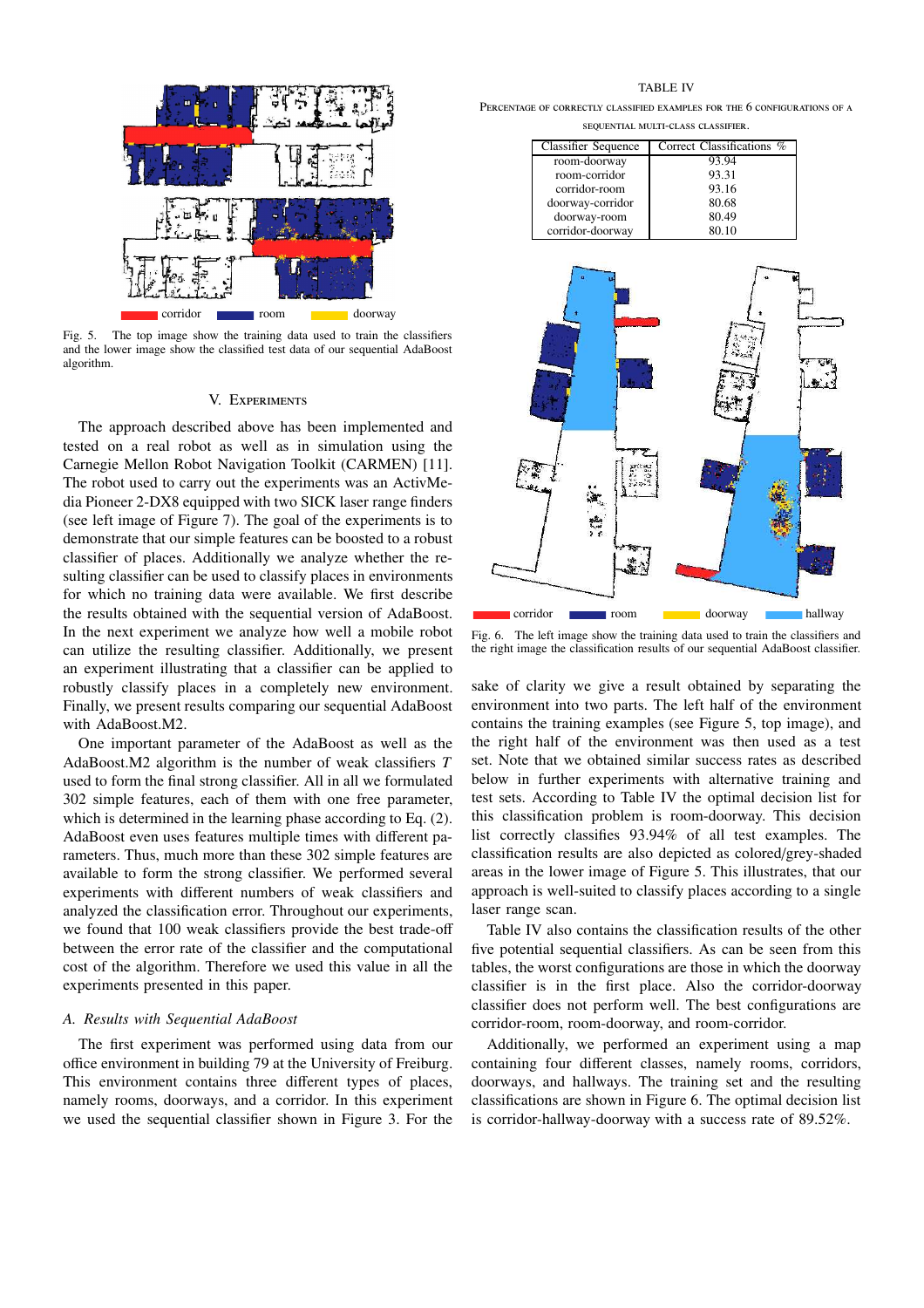# TABLE V

ERROR IN THE TRAINING DATA FOR THE INDIVIDUAL BINARY CLASSIFIERS LEARNED FROM

| THE MAP DEPICTED IN FIGURE 6. |                  |  |
|-------------------------------|------------------|--|
| Binary Classifier             | Training error % |  |
| corridor                      | 07               |  |
| hallway                       | 0.7              |  |
| room                          | 14               |  |
| doorway                       | 15               |  |



Fig. 7. Classification results are obtained with a mobile robot, shown in the left image, moving through our office environment. Colors/grey levels in the right image indicate the classification of the corresponding places on the trajectory.

Table V contains the error rates of the individual binary classifiers on the training data. The error-rates differ between .7% and 1.5%. The binary doorway-classifier yields the highest error. We believe that this due to several reasons. First, a doorway typically is a very small region so that only a few training examples are available. Furthermore, if a robot stands in a doorway the scan typically covers nearby rooms or corridors which make it hard to distinguish the doorway from such places.

### *B. Place Recognition with a Moving Robot*

In this experiment we use the best classifier for our office building (see Table IV) to classify the current pose of a mobile robot. We installed our Pioneer2-DX8 robot in our office building and steered it through the corridor, different rooms, and several doorways. While the robot was moving we logged its trajectory and the classifications obtained for the different range scans. The result is depicted in Figure 7. Again, the different colors/grey levels of the points on the trajectory indicate the classification of the corresponding scan. As can be seen, the robot reliably identifies the type of the place. Only a few places show wrong classifications. These failures are mostly caused by clutter in the environment which make the sequential room-doorway classifier believe that the current place is a doorway.

#### *C. Transferring the Classifiers to New Environments*

The next experiment is designed to analyze whether a classifier learned in a particular environment can be used to successfully classify the places of a new environment. To carry out this experiment we trained our sequential AdaBoost on the map shown in Figure 1. In this environment our approach was able to correctly classify 92.1% of all places. The resulting classifier was then evaluated on scans simulated given the map of the Intel Research Lab in Seattle. For these scans the classification rate decreased to 82.23% (see Figure 8). This



Fig. 8. Classification results obtained by applying the classifier learned for the environment depicted in Figure 1 to the map of the Intel Research Lab in Seattle. The fact that 82.23% of all places could be correctly classified illustrates that resulting classifiers can be applied to so far unknown environments.

TABLE VI CLASSIFICATION RESULTS FOR DIFFERENT INDOOR MAPS AND DIFFERENT CLASSIFIERS.

| Map depicted in | Sequential Classifier % | AdaBoost.M2 % |
|-----------------|-------------------------|---------------|
| Figure 1        | 92.10                   | 91.83         |
| Figure 5        | 93.94                   | 83.89         |
| Figure 6        | 89.52                   | 82.33         |

indicates that our Algorithm yields good generalizations which can also be applied to correctly label places of so far unknown environments. Note that a success rate of 82.23% is quite high for this environment, since even humans typically do not consistently/correctly classify the places in this environment.

### *D. Comparison of the Sequential AdaBoost with AdaBoost.M2*

Our current system described above uses a sequence of strong binary classifiers arranged in a decision list. In this experiment we compare this approach to AdaBoost.M2, which is a multi-class variant of AdaBoost.

In all experiments our sequential classifiers performed better than AdaBoost.M2. To see the difference, Figures 9 and 10 show typical results obtained with our sequential approach (left image) and AdaBoost.M2 (right image). Table VI shows a quantitative analysis of the classification performance for three different environments. As can be seen, our sequential AdaBoost classifier yields better results than the AdaBoost.M2 algorithm.

Note that we also considered organizing the binary classifiers in a decision tree rather than restricting them to a decision list. In various experiments, however, we found that the treestructure does not yield improvements over the sequential decision lists, at least in the domain given here.

#### *E. Important Weak Features*

We furthermore analyzed the importance of the individual weak features in the final strong classifier. Table VII lists the seven best features for each binary classifier with the leftmost